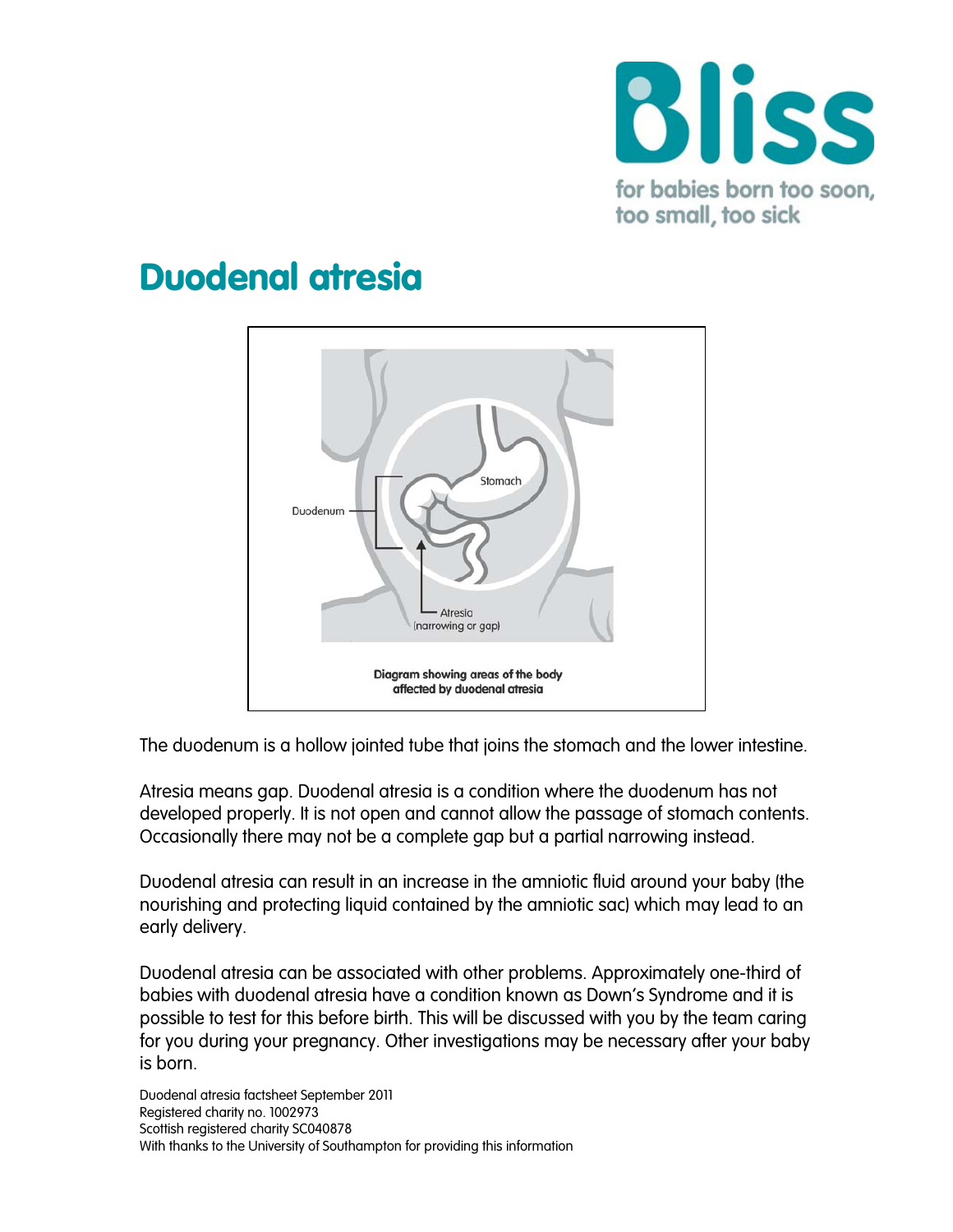## How is it diagnosed?

Duodenal atresia can be diagnosed on an ultrasound scan before birth. There is no known cause for the condition, but it is believed to occur sometime during the early weeks of pregnancy.

The diagnosis is made by seeing two fluid filled areas in your baby's abdomen which are the enlarged stomach and duodenum. This may have been detected on a scan during pregnancy or may not be detected until after the delivery when the baby starts to vomit. An x-ray of your baby's abdomen will confirm the diagnosis.

## Initial management

Babies with duodenal atresia vomit soon after birth and the vomit is usually bilestained (green), after which:

- milk feeds, if started, will be stopped
- a tube will be passed through the nose into the stomach to drain away any fluid and air collecting in the stomach
- fluids will be given into a vein via a drip.

# Will my baby need surgery?

If diagnosed with duodenal atresia, your baby will need an operation in the first few days of life.

The surgery is carried out through a small incision on your baby's stomach. The two ends of the duodenum are joined together and the incision closed again.

## Can I feed my baby?

In babies with this condition it usually takes two weeks before the bowel is able to tolerate milk feeds, although in some babies it may be longer than this.

The surgeon may decide to place a feeding tube down through your baby's nose, into the stomach and through the join in the duodenum so that milk feeds may be started earlier.

However some babies will need drip feeds (parenteral nutrition) through a [long line.](http://www.suht.nhs.uk/OurServices/Childhealth/Neonatalsurgery/Conditionswetreat/Longlinesandcentrallines.aspx) This line is usually placed in a small vein in an arm or leg and fed through into a large vein. Sometimes an operation under anaesthetic is necessary to insert the line directly into a large vein.